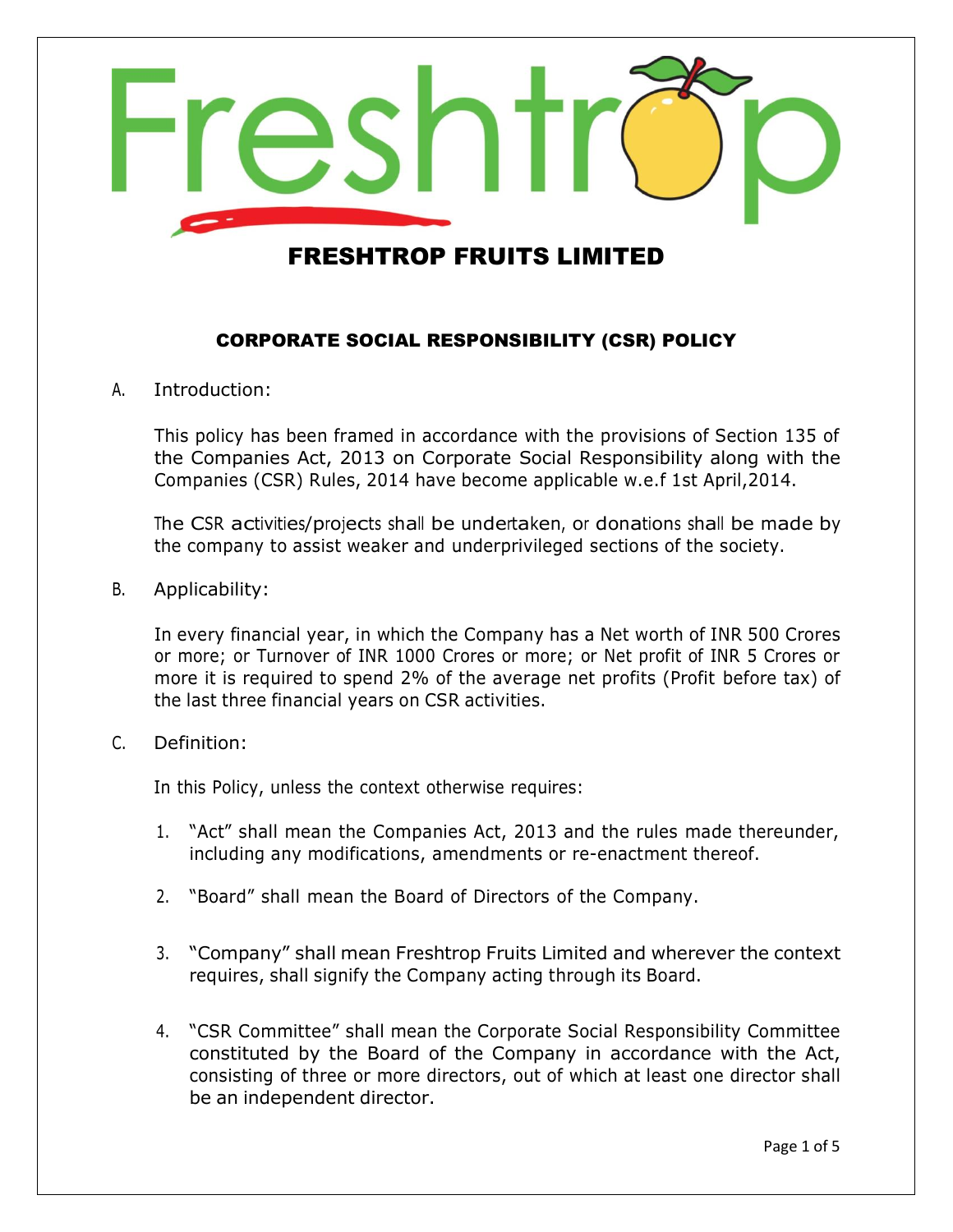

- 5. "CSR Expenditure" means all CSR expenditure of the Company as approved by the Board upon recommendation of the CSR Committee, including the following:
	- i. Contribution to CSR project which shall be implemented and/or executed by the Company.
	- ii. Contribution to CSR projects (including for corpus as required) which shall be implemented and/or executed by Freshtrop Fruits Limited.
	- iii. Any other contribution covered under Schedule VII to the Act.

Contribution of any amount directly or indirectly to any political party under section 182 of the Act, shall not be considered as CSR Expenditure.

- 6. "CSR Policy" shall mean the present Corporate Social Responsibility Policy of the Company, which covers the activities to be undertaken by the Company as specified in Schedule VII to the Act and the CSR Expenditure thereon.
- 7. "Financial Year" shall mean the period beginning from  $1<sup>st</sup>$  April of every year to 31<sup>st</sup> March of the succeeding year.
- 8. "Group Companies" means holding, subsidiaries and associates of the Company.
- 9. "Net Profit" shall mean the net profit as per the Act and Rules based on which the specific percentage for CSR Expenditure has to be calculated.
- 10. "Rules" shall mean the Companies (Corporate Social Responsibility) Rules, 2014, including any re-enactment, modifications or amendments thereof.

Words and expressions used and not defined in the Policy shall have the same meanings respectively assigned to them in the Act and/or Rules.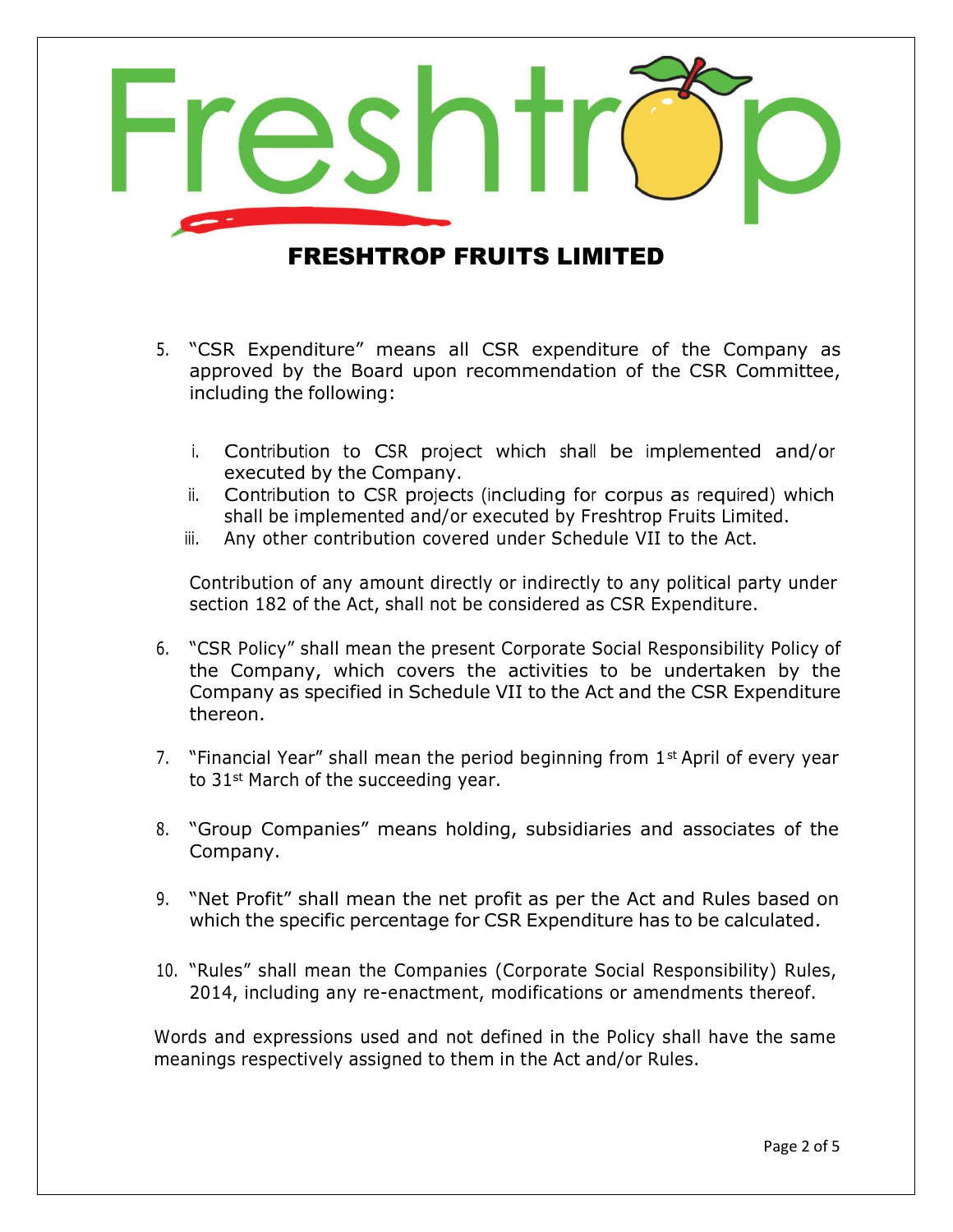

D. Thrust Areas:

While the Company is eligible to undertake any suitable / rightful activity as specified in Schedule VII to the Act, however, at present, it proposes to undertake the relevant activates on priority basis in the following Thrust Areas:-

- Primary Education
- **EXECOMMUNITY Health**
- Sustainable Livelihood Development
- Rural Infrastructure Development
- E. CSR Committee:

Keeping in line with Section 135 of the Companies Act, 2013 and the rules thereunder (hereinafter referred to as "the act"), the Board of Directors of the Company shall form a Corporate Social Responsibility Committee (hereinafter referred to as the 'CSR Committee') headed by an independent director, to inter alia, carry out the following functions:

- a. To formulate and recommend to the Board, a Corporate Social Responsibility policy which shall indicate the activities to be undertaken by the Company as specified in Schedule VII of the Companies Act, 2013 and rules made thereunder;
- b. To recommend the amount of expenditure to be incurred on the CSR activities.
- c. To monitor the implementation of framework of CSR Policy.
- d. To carry out any other function as mandated by the Board from time to time and / or enforced by any statutory notification, amendment or notification as may be applicable or as may be necessary or appropriate for performance of its duties.

The composition of the CSR Committee may be changed by the Board of Directors of the Company.

The Committee shall formulate CSR Policy, recommend the amount of expenses to be incurred in each CSR activity/project/program and monitor CSR policy on annual basis.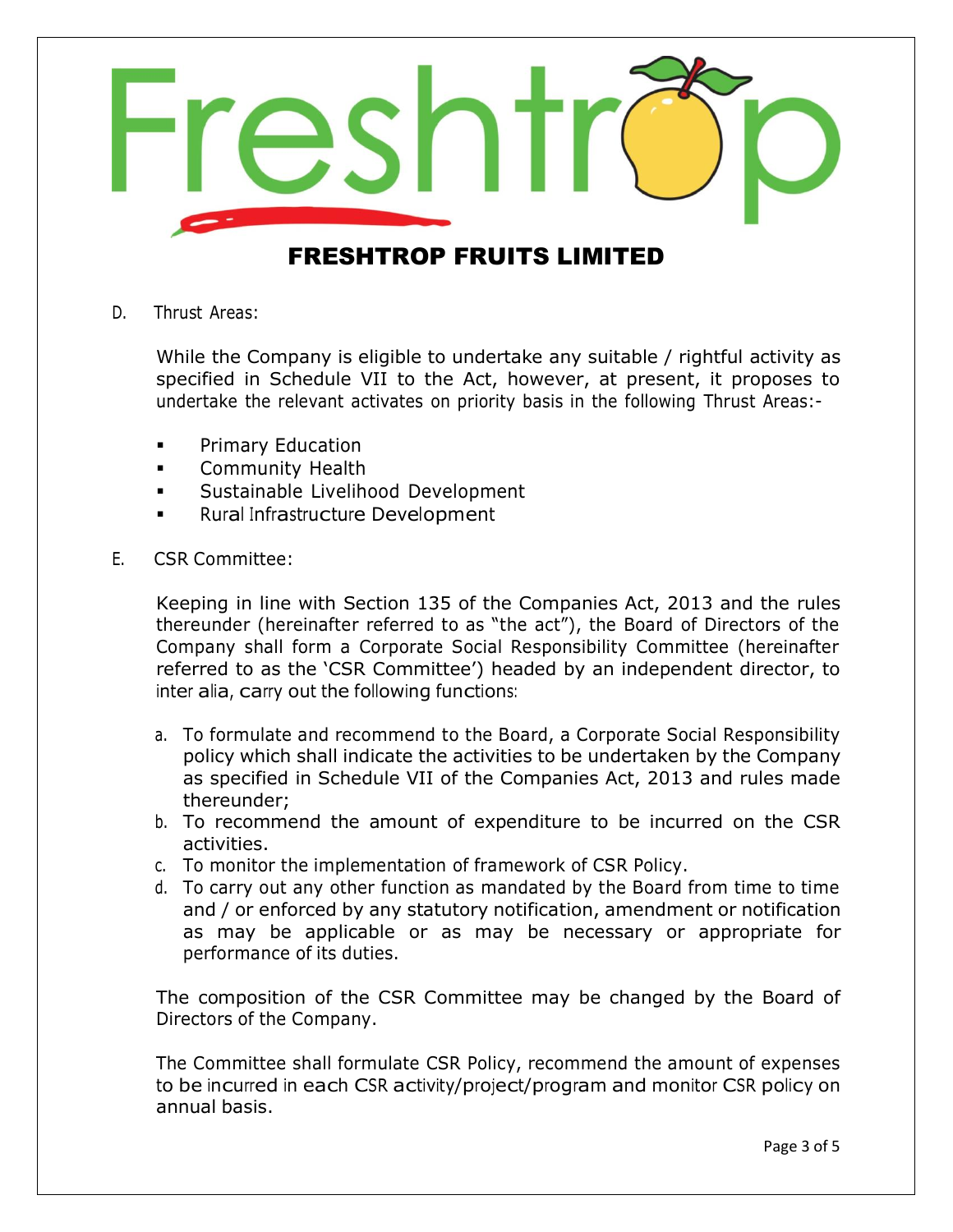

F. COMPOSITION OF CSR COMMITTEE

The CSR Committee consists of the following directors:

Mrs. Nanita Motiani Chairperson Mr. Mayur Shah Member Mr. Anil Sharma Member

- G. CSR Activities as per Schedule VII and CSR Rules:
	- I. *Eradicating hunger, poverty and malnutrition, [''promoting health care including preventinve health care''] and sanitation[including contribution to the Swach Bharat Kosh set-up by the Central Government for the promotion of sanitation] and making available safe drinking water*;
	- *II. promoting education, including special education and employment enhancing vocation skills especially among children, women, elderly and the differently abled and livelihood enhancement projects;*
	- *III. promoting gender equality, empowering women, setting up homes and hostels for women and orphans; setting up old age homes, day care centres and such other facilities for senior citizens and measures for reducing inequalities faced by socially and economically backward groups.;*
	- *IV. ensuring environmental sustainability, ecological balance, protection of flora and fauna, animal welfare, agroforestry, conservation of natural resources and maintaining quality of soil, air and water 4[including contribution to the Clean Ganga Fund set-up by the Central Government for rejuvenation of river Ganga;*
	- *V. protection of national heritage, art and culture including restoration of buildings and sites of historical importance and works of art; setting up public libraries; promotion and development of traditional art and handicrafts*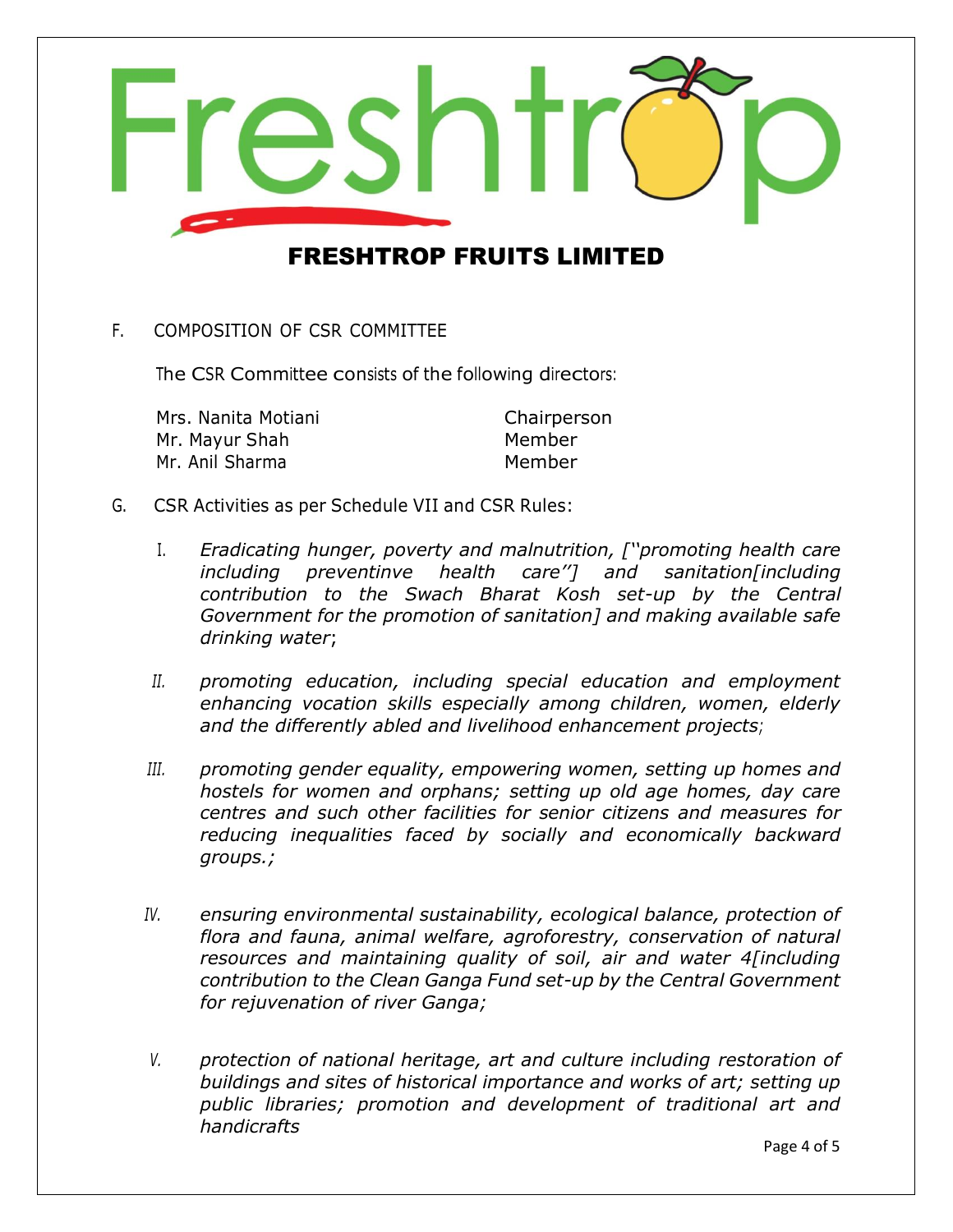

- *VI. measures for the benefit of armed forces veterans, war widows and their dependents, 9[ Central Armed Police Forces (CAPF) and Central Para Military Forces (CPMF) veterans, and their dependents including widows;*
- *VII. training to promote rural sports, nationally recognised sports, paralympic sports and olympic sports;*
- *VIII. contribution to the prime minister's national relief fund 8[or Prime Minister's Citizen Assistance and Relief in Emergency Situations Fund (PM CARES Fund)] or any other fund set up by the central govt. for socio economic development and relief and welfare of the schedule caste, tribes, other backward classes, minorities and women;*
	- *IX. (a) Contribution to incubators or research and development projects in the field of science, technology, engineering and medicine, funded by the Central Government or State Government or Public Sector Undertaking or any agency of the Central Government or State Government; and*

*(b) Contributions to public funded Universities; Indian Institute of Technology (IITs); National Laboratories and autonomous bodies established under Department of Atomic Energy (DAE); Department of Biotechnology (DBT); Department of Science and Technology (DST); Department of Pharmaceuticals; Ministry of Ayurveda, Yoga and Naturopathy, Unani, Siddha and Homoeopathy (AYUSH); Ministry of Electronics and Information Technology and other bodies, namely Defense Research and Development Organisation (DRDO); Indian Council of Agricultural Research (ICAR); Indian Council of Medical Research (ICMR) and Council of Scientific and Industrial Research (CSIR), engaged in conducting research in science, technology, engineering and medicine aimed at promoting Sustainable Development Goals (SDGs).];*

- *X. Rural development projects.]*
- *XI. slum area development*
- *XII. disaster management, including relief, rehabilitation and reconstruction activities.]*